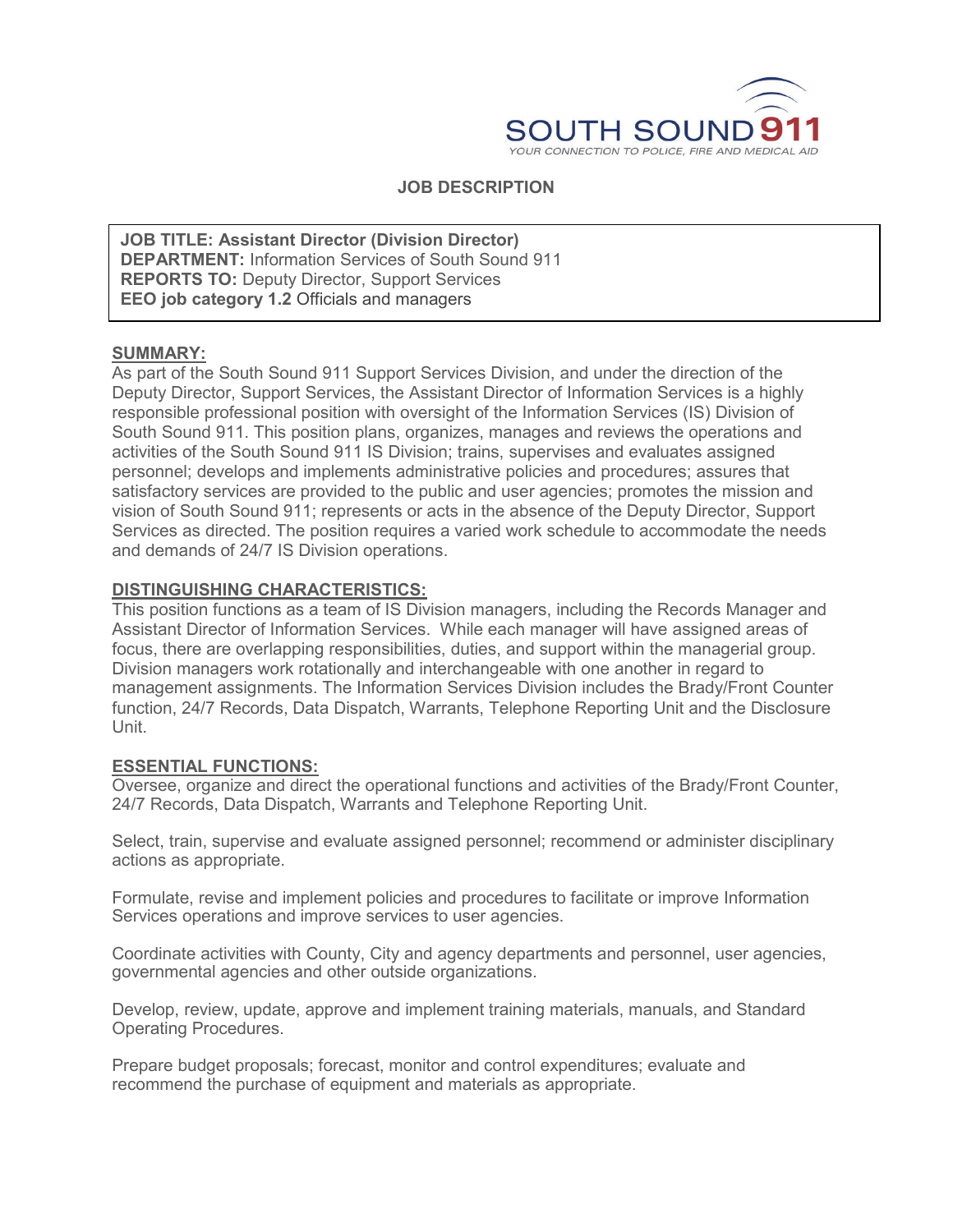Attend and chair various meetings; serve as management representative at meetings, on committees and during labor contract negotiations as required.

Compile and analyze statistics, information and data to evaluate, develop or modify present procedures and policies and future plans, goals and objectives.

Maintain or oversee the maintenance of various records and files related to IS Division operations and activities; assure confidentiality of department records and information.

Provide information, advice and direction to user agencies regarding applicable laws, rules and regulations and related matters, provide information and assistance to citizens as requested.

Compile information and prepare reports concerning IS Division activities as required; review reports prepared by other personnel.

Monitor division operations to assure compliance with applicable federal, State and local laws, rules and regulations, policy and standard operating procedures.

## **REQUIRED ABILITY, KNOWLEDGE AND EXPECTATIONS:**

Knowledge of protocols, practices and techniques of public records management. Have a working knowledge of public disclosure laws.

Knowledge of principles and practices of public administration, supervision and training.

Maintain current understanding of applicable financial and budget laws, codes, regulations, policies and procedures.

Work confidentially and with discretion, and maintain a professional demeanor while resolving emotional issues with personnel at all levels of the organization.

Ability to flex work schedule to various days of the week and times of day, to accommodate the needs and demands of 24/7 Records Division operations.

Fluent use of the English language.

Understand and follow written and verbal instructions.

Understand and interpret complex rules and procedures.

Read, interpret, explain, apply and follow applicable laws, ordinances, codes, regulations, policies and procedures.

Work appropriately with confidential material and information.

Work with speed and accuracy.

Proficient with standard suite of Microsoft Office software and database applications, fax machine, and phone system.

Exercise a high degree of independent judgment in problem solving and decision-making. Organize work with many interruptions and multiple tasks to meet schedules and timelines.

Communicate efficiently and effectively both orally and in writing using tact, patience and courtesy.

Maintain cooperative and effective working relationships with others.

Analyze situations quickly and adopt an effective course of action.

Be reliable, dependable and report for work on a consistent basis.

Follow safety rules and regulations.

#### **QUALIFICATIONS:**

Graduation from an accredited four-year college or university with emphasis in business, public administration or a related field and five years of progressively responsible management experience in public safety. Prior administrative management experience in records management is highly desired.

#### **PHYSICAL REQUIREMENTS:**

The physical demands described here are representative of those that must be met by an employee to successfully perform the essential functions of this job. Reasonable